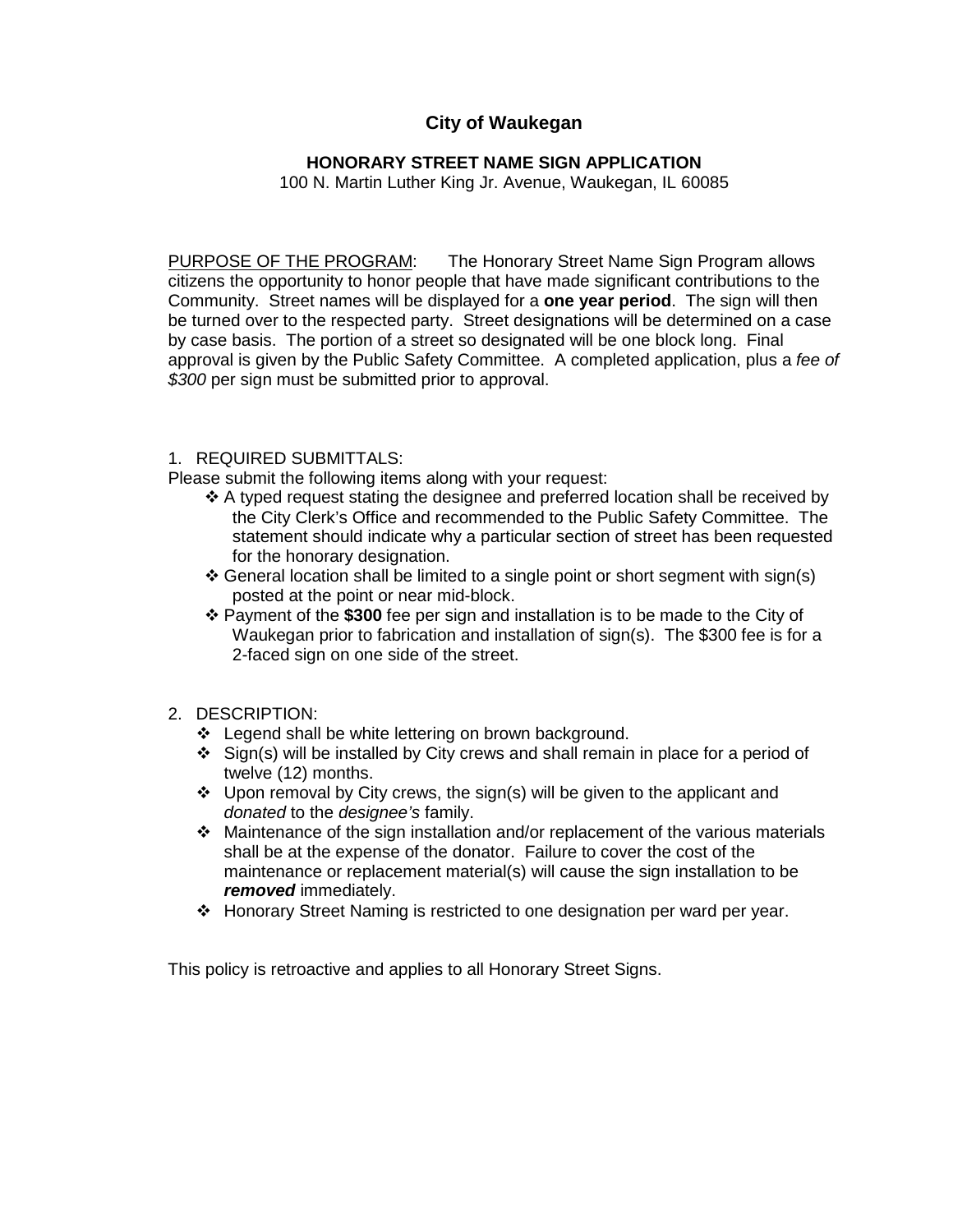#### 3. APPLICANT INFORMATION

| *Please print clearly   |        |         |  |
|-------------------------|--------|---------|--|
| <b>Applicants Name:</b> |        |         |  |
| <b>Street Address:</b>  |        |         |  |
| Telephone (             | Fax: ( | E-mail: |  |
|                         |        |         |  |

### 4. HONORARY NAME REQUEST

| <b>NAME OF HONOREE:</b> |  |
|-------------------------|--|
|-------------------------|--|

(As it would appear on the Street Name Sign)

**LOCATION:** 

**WARD:** 

**INTERSECTING STREETS AT EACH END OF THE ONE BLOCK AREA:** 

Please check all that apply and include a brief explanation for each of the applicable criteria.

**Cultural Impact to the City:** 

\_\_\_\_ Historical Impact to the City (ties to the City):